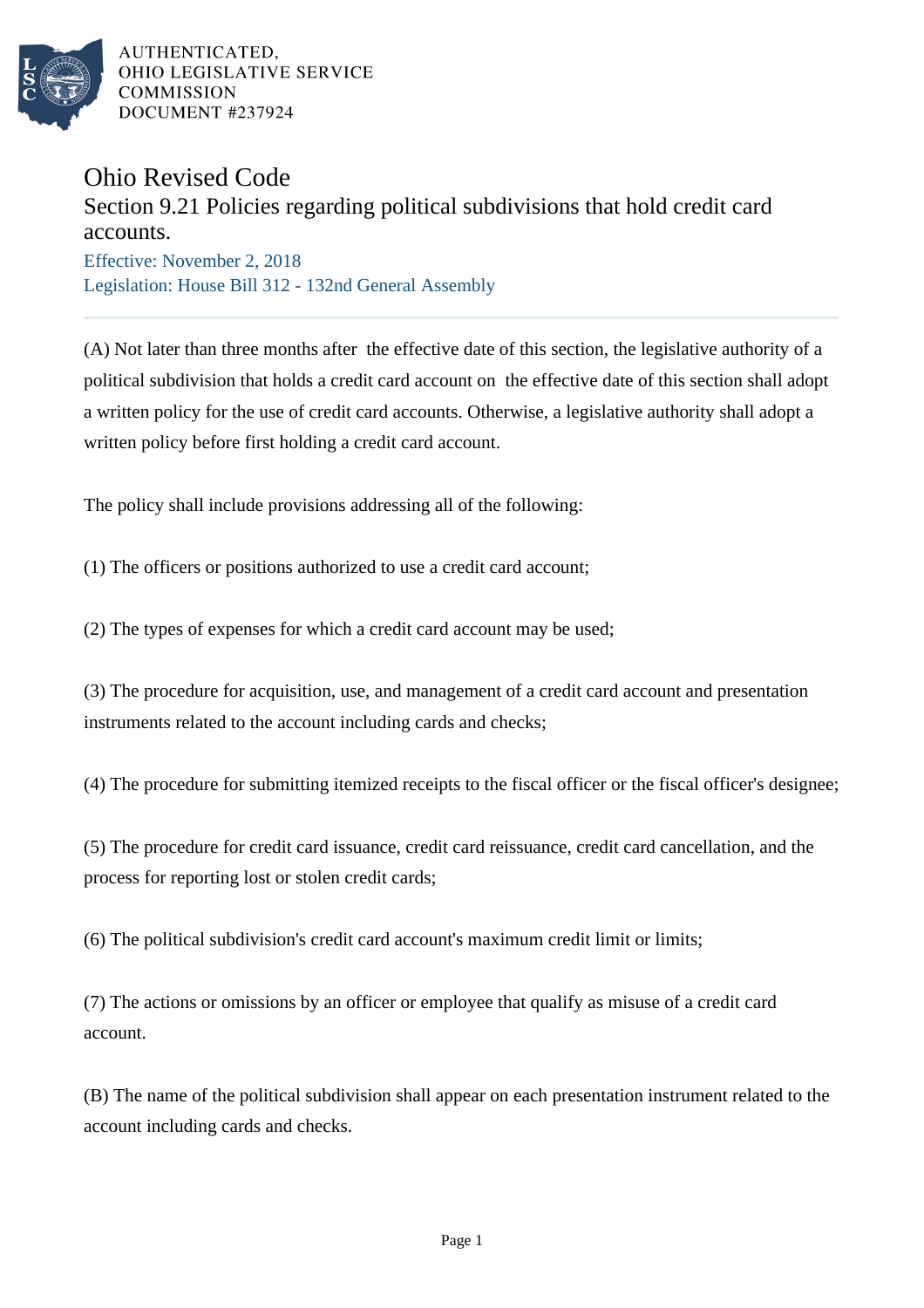

AUTHENTICATED. OHIO LEGISLATIVE SERVICE **COMMISSION** DOCUMENT #237924

(C) If the political subdivision's fiscal officer does not retain general possession and control of the credit card account and presentation instruments related to the account including cards and checks, the legislative authority shall appoint a compliance officer to perform the duties enumerated under division (D) of this section. The compliance officer may not use a credit card account and may not authorize an officer or employee to use a credit card account. The fiscal officer is not eligible for appointment as compliance officer.

(D) The compliance officer, if applicable, and the legislative authority at least quarterly shall review the number of cards and accounts issued, the number of active cards and accounts issued, the cards' and accounts' expiration dates, and the cards' and accounts' credit limits.

(E) If the fiscal officer retains general possession and control of the credit card account and presentation instruments related to the account including cards and checks, and the legislative authority authorizes an officer or employee to use a credit card account, the fiscal officer may use a system to sign out credit cards to the authorized users. The officer or employee is liable in person and upon any official bond the officer or employee has given to the political subdivision to reimburse the treasury the amount for which the officer or employee does not provide itemized receipts in accordance with the policy described in division (A) of this section.

(F) The use of a credit card account for expenses beyond those authorized by the legislative authority constitutes misuse of a credit card account. An officer or employee of the political subdivision or a public servant as defined under section 2921.01 of the Revised Code who knowingly misuses a credit card account held by the legislative authority violates section 2913.21 of the Revised Code.

(G) The fiscal officer or the fiscal officer's designee annually shall file a report with the legislative authority detailing all rewards received based on the use of the political subdivision's credit card account.

(H) As used in this section:

"Credit card account" means any bank-issued credit card account, store-issued credit card account, financial institution-issued credit card account, financial depository-issued credit card account, affinity credit card account, or any other card account allowing the holder to purchase goods or